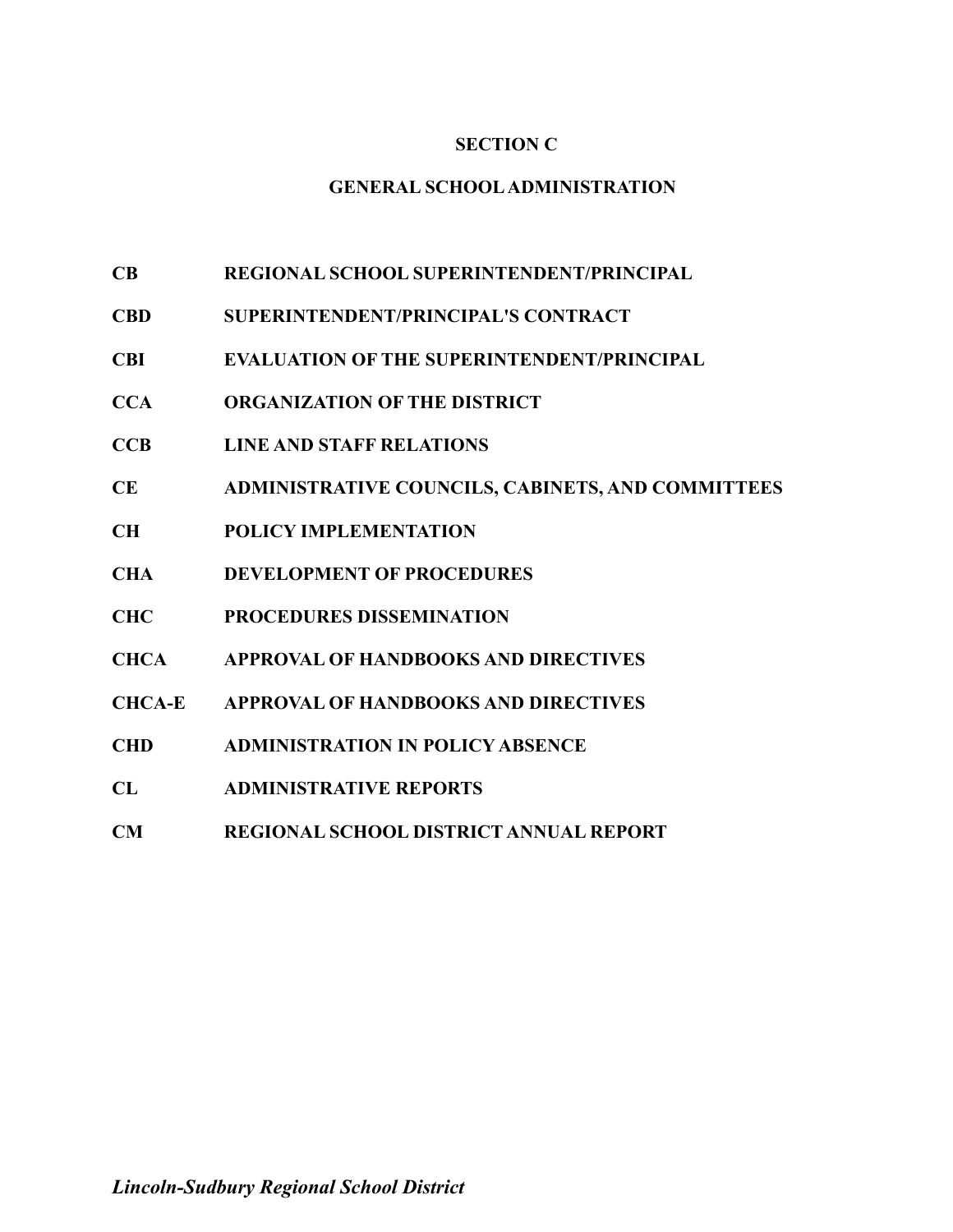## **DUTIES OF THE SUPERINTENDENT/PRINCIPAL**

The Superintendent/Principal is responsible for the administration of all policies established by the School Committee. The Superintendent/Principal is responsible for the overall direction and management of the school district.

The Superintendent/Principal shall establish appropriate procedures to implement the policies and shall interpret these procedures to the staff, to the public at large, and to interested government and educational agencies.

The Superintendent/Principal shall initiate School Committee review of any procedures on which he or she has a question of policy interpretation. The School Committee reserves the right to review all established procedures to assure their compliance with established policy.

The Superintendent/Principal will refer all matters affecting changes to established policy to the School Committee on a timely basis.

The Superintendent/Principal shall work collaboratively with the School Committee to develop annual system goals/personal goals.

The Superintendent/Principal will establish clear lines of communication, both vertically and horizontally, and will form any staff councils or committees needed to provide for efficient conduct of school business. In order to engage in this process in an orderly and effective fashion, each individual and group will be given particular, clear-cut responsibilities. Channels will be established so that the recommendations and decisions of each group can be heard and reviewed by the chief administrative officer concerned, and, where appropriate, by the Superintendent and School Committee.

The organization and administration of the schools will balance responsibility with commensurate authority, subject to the reserved legal powers of the School Committee. This means that a staff member, when assigned a responsibility or a position, will be given the authority to make the decisions necessary to perform the assigned tasks.

For the schools to operate effectively, each administrative officer will be responsible and accountable for making a plan of development for all staff assigned to their area of operation.

The Committee shall employ a Superintendent/Principal and fix their compensation. The Superintendent shall act in accordance with Mass. General Laws and shall perform such other duties consistent with this section as the Committee may determine. They shall also prepare such reports as may be required by the State Dept. of Elementary and Secondary Education and shall submit materials for the Committee's annual report to the Mayors of member cities and the selectmen of the member towns in sufficient time for printing in the annual reports of the member municipalities.

SOURCE: MASC July 2016 Amended and Adopted for LSSC Policy Manual 11/09/21

# *Lincoln-Sudbury Regional School District*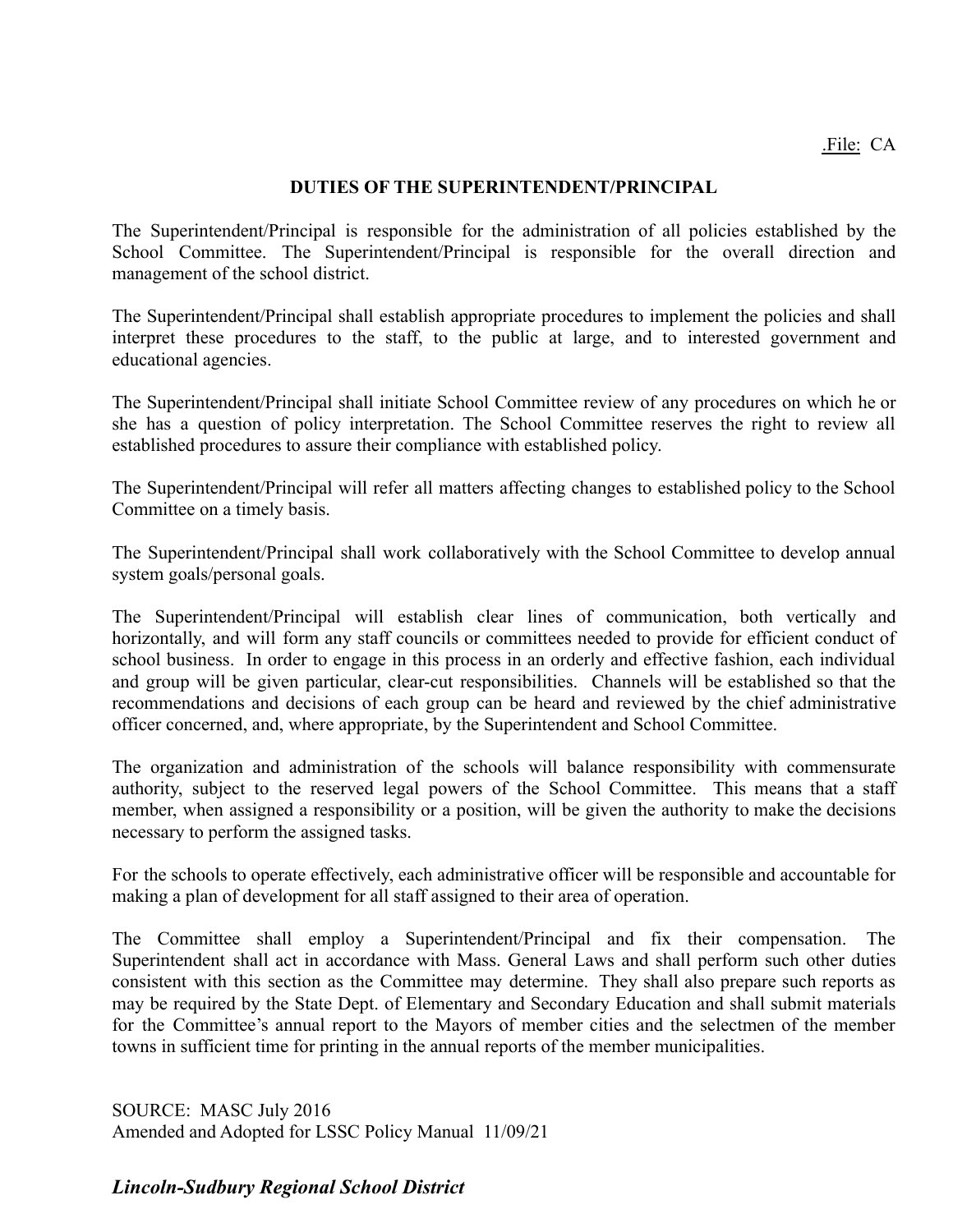LEGAL REFS: M.G.L. [71:59](http://www.malegislature.gov/Laws/GeneralLaws/PartI/TitleXII/Chapter71/Section59).72.3

File: CBD

#### **SUPERINTENDENT/PRINCIPAL'S CONTRACT**

The Committee, upon the appointment of a candidate to be Superintendent/Principal will enter into a written contract with the Superintendent/Principal which will meet the requirements of law and will protect the rights of both the Committee and the Superintendent/Principal. In accordance with said contract or, in the absence of specific contract language, by vote of the members, the Committee may choose to negotiate a successor contract with an incumbent Superintendent/Principal.

SOURCE: MASC July 2016 Amended and Adopted by LSSC Policy Manual 11/09/21

LEGAL REFS.: M.G.L. [71:41](http://www.malegislature.gov/Laws/GeneralLaws/PartI/TitleXII/Chapter71/Section41); [71:42](http://www.malegislature.gov/Laws/GeneralLaws/PartI/TitleXII/Chapter71/Section42)

**NOTE: Under the laws of the Commonwealth, the School Committee may award a contract to a Superintendent of schools for a period not to exceed six years.**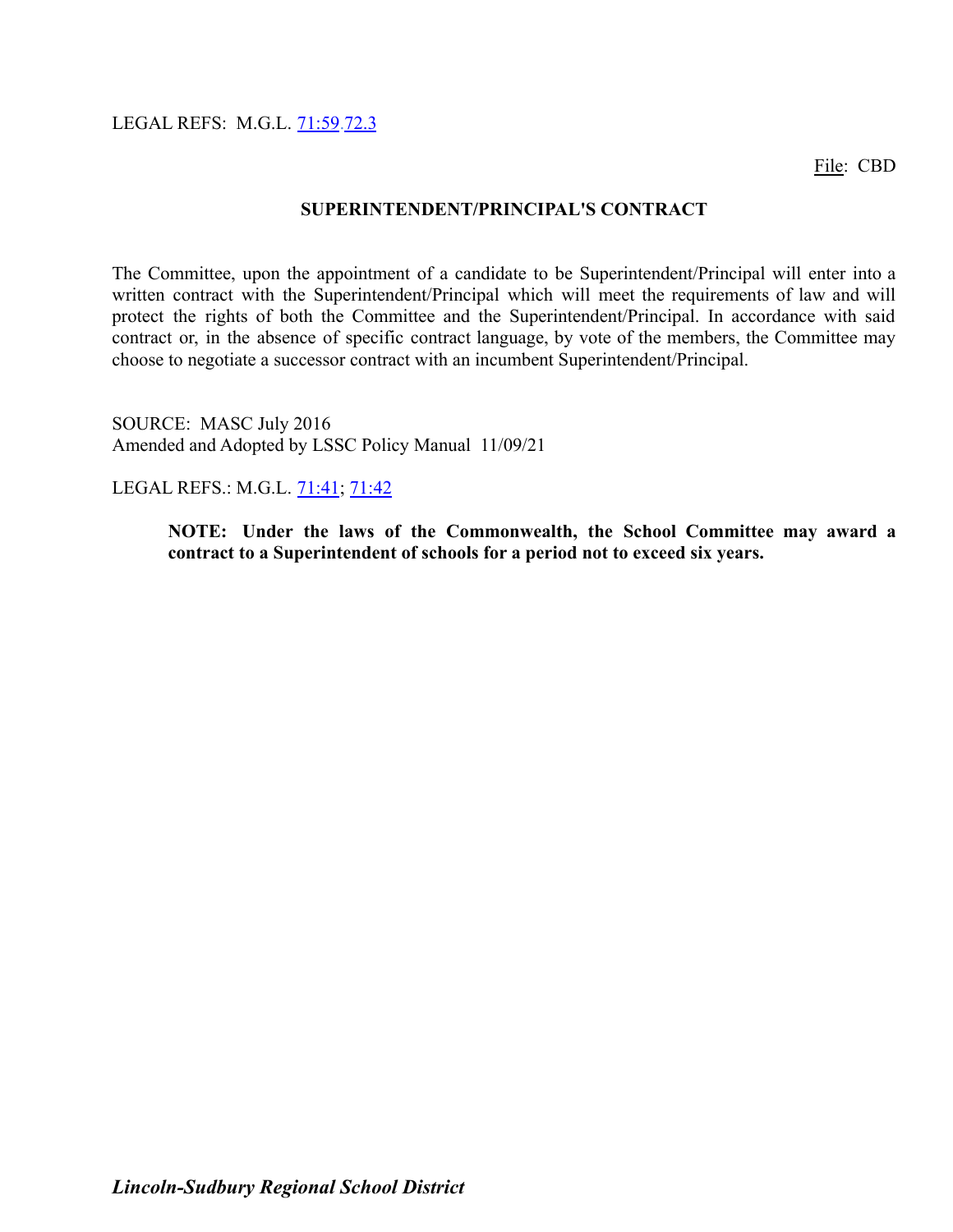# **EVALUATION OF THE SUPERINTENDENT**

Evaluation can serve the purpose of helping educators and educational leaders continually improve their practice.

Through evaluation of the Superintendent/Principal, the School Committee will strive to accomplish the following:

- 1. Ensure the efforts of the Superintendent/Principal are focused on district goals and the standards of professional practice established by state regulation are met by the Superintendent.
- 2. Ensure all Committee members and the Superintendent/Principal are in agreement and clear on the role of the Superintendent/Principal and the immediate priorities among their responsibilities.
- 3. Provide excellence in administrative leadership of the school district.
- 4. Develop a respectful and productive working relationship between the School Committee and Superintendent/Principal.

The School Committee and Superintendent/Principal will periodically develop a set of performance objectives based on the needs of the school district and in keeping with state regulations for evaluation of the Superintendent/Principal. The Superintendent/Principal's performance will be reviewed in accordance with specified goals and standards. Additional objectives will be established according to the evaluation cycle agreed upon with the Superintendent/Principal.

All School Committee discussion and deliberation related to the Superintendent/Principal's performance evaluation shall be conducted in open session in accordance with the open meeting law.

SOURCE: MASC July 2016 Amended and Adopted for LSSC Policy Manual 11/09/21

LEGAL REF: M.G.L. 30A:18-25 603CMR35:00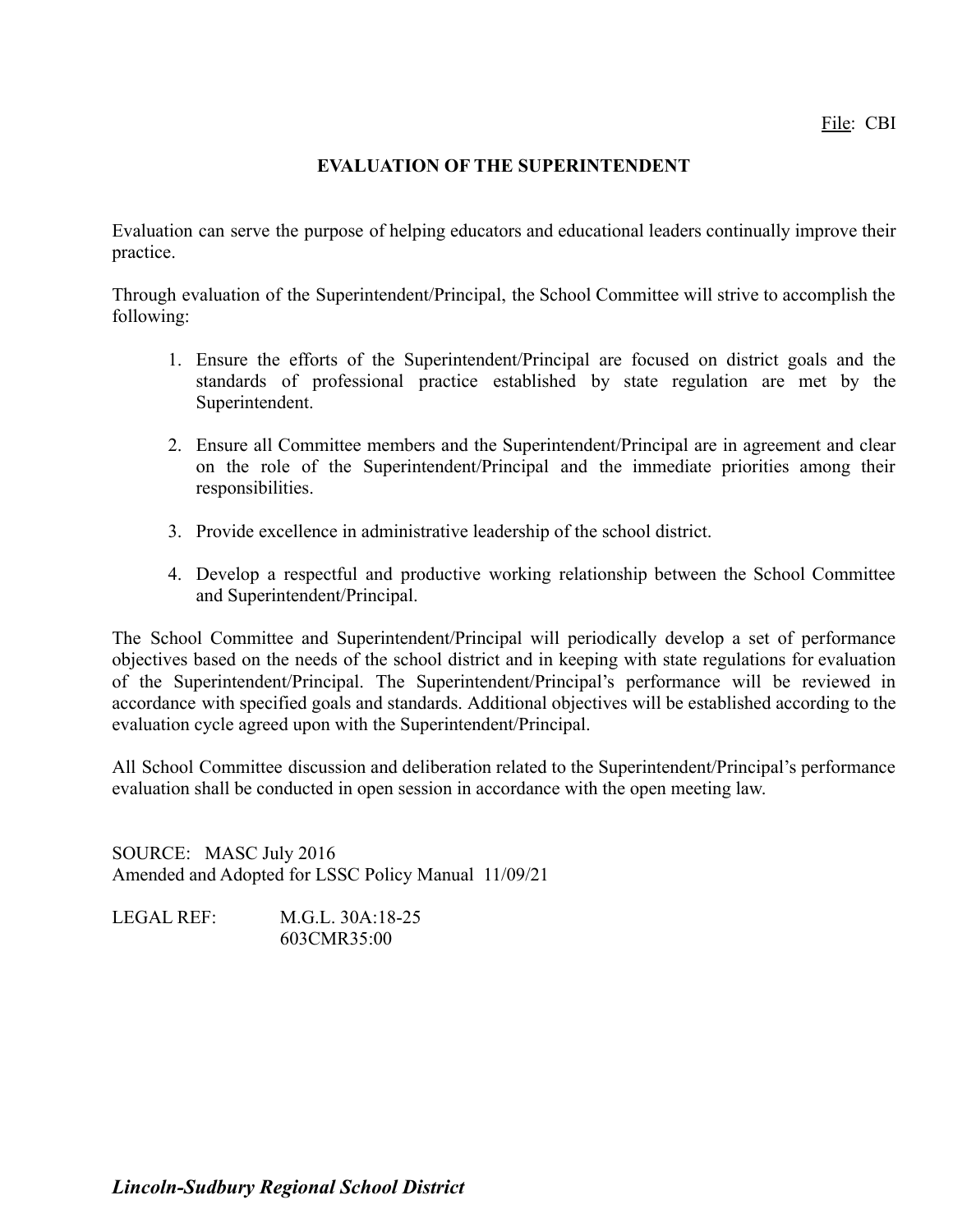## **ORGANIZATION OF THE DISTRICT**

The School Committee, working through the Superintendent/Principal, develops the policies and channels the financial resources to the District to educate the high school students of Lincoln and Sudbury.

The Superintendent/Principal will establish an administrative structure that will allow him/her to effectively carry out the policies of the School Committee and economically utilize the resources available to the District.

The Superintendent/Principal, with the assistance of the Business Office staff, the Administrative Team and the professional and support staff, develops the administrative procedures and practices and directs the District in providing educational services.

SOURCE: Lincoln-Sudbury

Adopted 2/25/03 Amended and Adopted for LSSC Policy Manual 11/09/21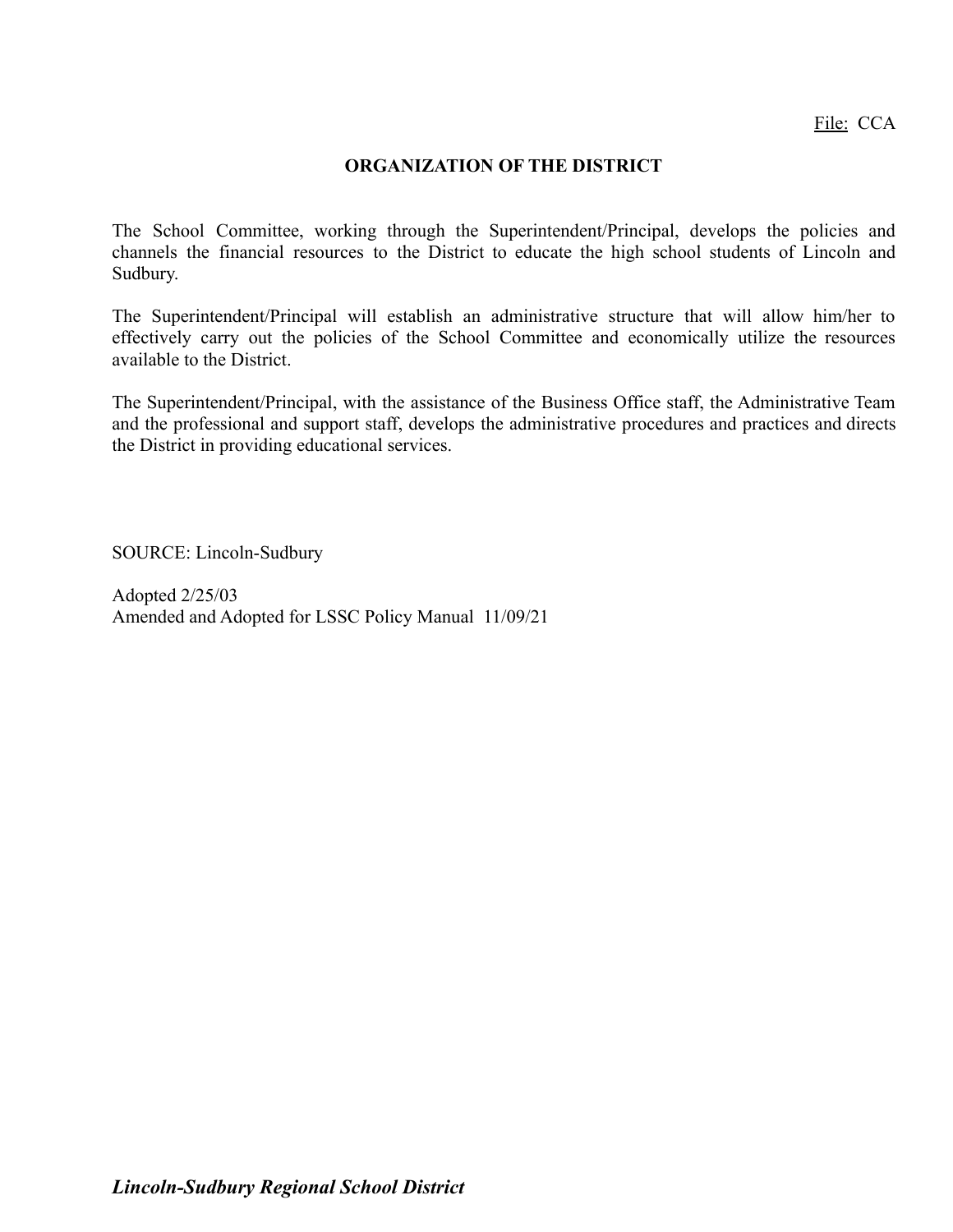# **LINE AND STAFF RELATIONS**

The School Committee expects the Superintendent/Principal to establish clear understandings on the part of all personnel of the working relationships in the school district.

Personnel will be expected to refer matters requiring administrative action to the administrator to whom they are responsible. The administrator will refer such matters to the next higher administrative authority when necessary.

It is expected that the established lines of authority will serve most purposes. But all personnel will have the right to appeal any decision made by an administrative officer through established grievance procedures.

Additionally, lines of authority do not restrict in any way the cooperative, sensible working together of all staff members at all levels in order to develop the best possible school programs and services. The established lines of authority represent direction of authority and responsibility; when the staff is working together, the lines represent avenues for a two-way flow of ideas to improve the program and operations of the school district.

SOURCE: MASC Amended and Adopted for LSSC Policy Manual 11/09/21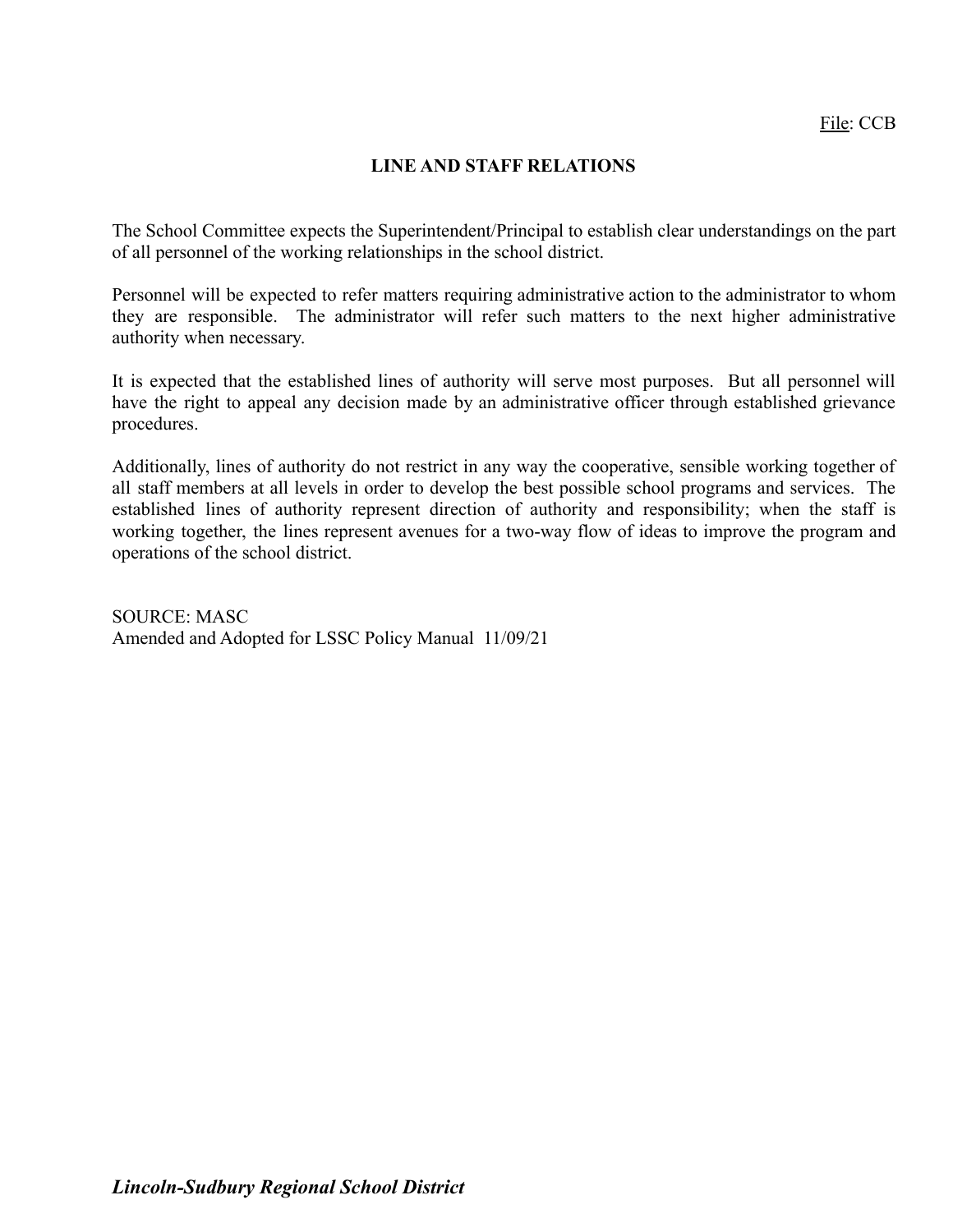## **ADMINISTRATIVE COUNCILS, CABINETS AND COMMITTEES**

The Superintendent/Principal may establish such permanent or temporary councils, cabinets and committees as they deem necessary for assuring staff participation in decision making, for implementing policies and procedures and for the improvement of the educational program.

Functioning in an advisory capacity, all councils, cabinets and committees created by the Superintendent/Principal may make recommendations for submission to the School Committee through the Superintendent/Principal. Such groups will exercise no inherent authority. Authority for establishing policy remains with the Committee and authority for implementing policy remains with the Superintendent/Principal.

The membership, composition and responsibilities of administrative councils, cabinets and committees will be defined by the Superintendent/Principal and may be changed at their discretion. However, the School Committee wishes to be kept informed of the establishment and dissolution of these groups as well as their membership and their purpose.

Expenses incurred by such groups for consultative services, materials, and any investigative travel will be paid by the school district, but only within budgetary allotments and when approved in advance by the Superintendent/Principal.

SOURCE: MASC July 2016 Amended and Adopted for LSSC Policy Manual 11/09/21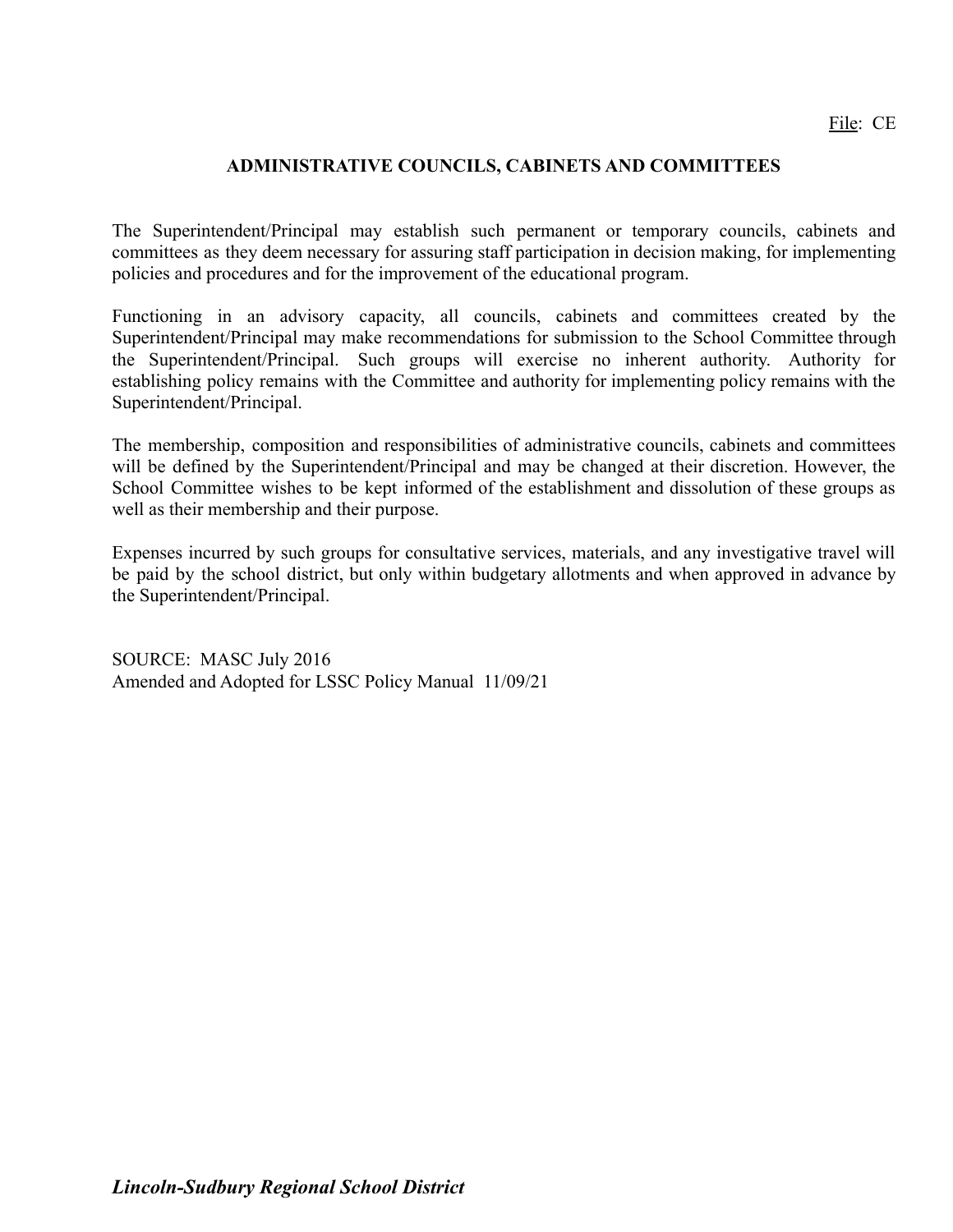#### **POLICY IMPLEMENTATION**

The Superintendent/Principal has responsibility for carrying out, through procedures, the policies established by the School Committee.

The policies developed by the Committee and the procedures developed to implement policy are designed to increase the effectiveness and efficiency of the school district. Consequently, it is expected that all School Committee employees and students will carry them out.

Administrators and supervisors are responsible for informing staff members in their schools, departments, or divisions of existing policies and procedures and for seeing that they are implemented in the spirit intended.

#### **DEVELOPMENT OF PROCEDURES**

The Superintendent/Principal will be responsible for specifying required actions and designing the detailed arrangements under which the school district will be operated in accordance with School Committee policy. These detailed arrangements will be designed to implement policies, goals, and objectives of the Committee and will be one of the means by which the school district will be governed.

In the development of procedures, the Superintendent/Principal may involve at the planning stage those who would be affected by the procedures, including staff members, students, parents/guardians, and the public. They must weigh with care the counsel given by representatives of staff, student and community organizations. They will inform the Committee of such counsel in presenting pertinent reports of procedures and in presenting procedures for Committee approval.

As long as the Superintendent/Principal operates within the guidelines of policy adopted by the Committee, they may issue procedures without prior Committee approval unless Committee action is required by law, or the Committee has specifically asked that certain types of procedures be given Committee approval, or the Superintendent/Principal recommends Committee approval in light of strong community attitudes or probable staff reactions.

#### **PROCEDURES DISSEMINATION**

It will be the responsibility of the Superintendent/Principal to see that the procedures developed to implement Committee policies and administer the school district are appropriately coded and included as procedures in the School Committee's policy manual.

A procedure concerning a particular group or groups in the schools will be distributed to the group(s) prior to the effective date of the procedure.

SOURCE: MASC July 2016 Amended and Adopted for LSSC Policy Manual 11/09/21

# *Lincoln-Sudbury Regional School District*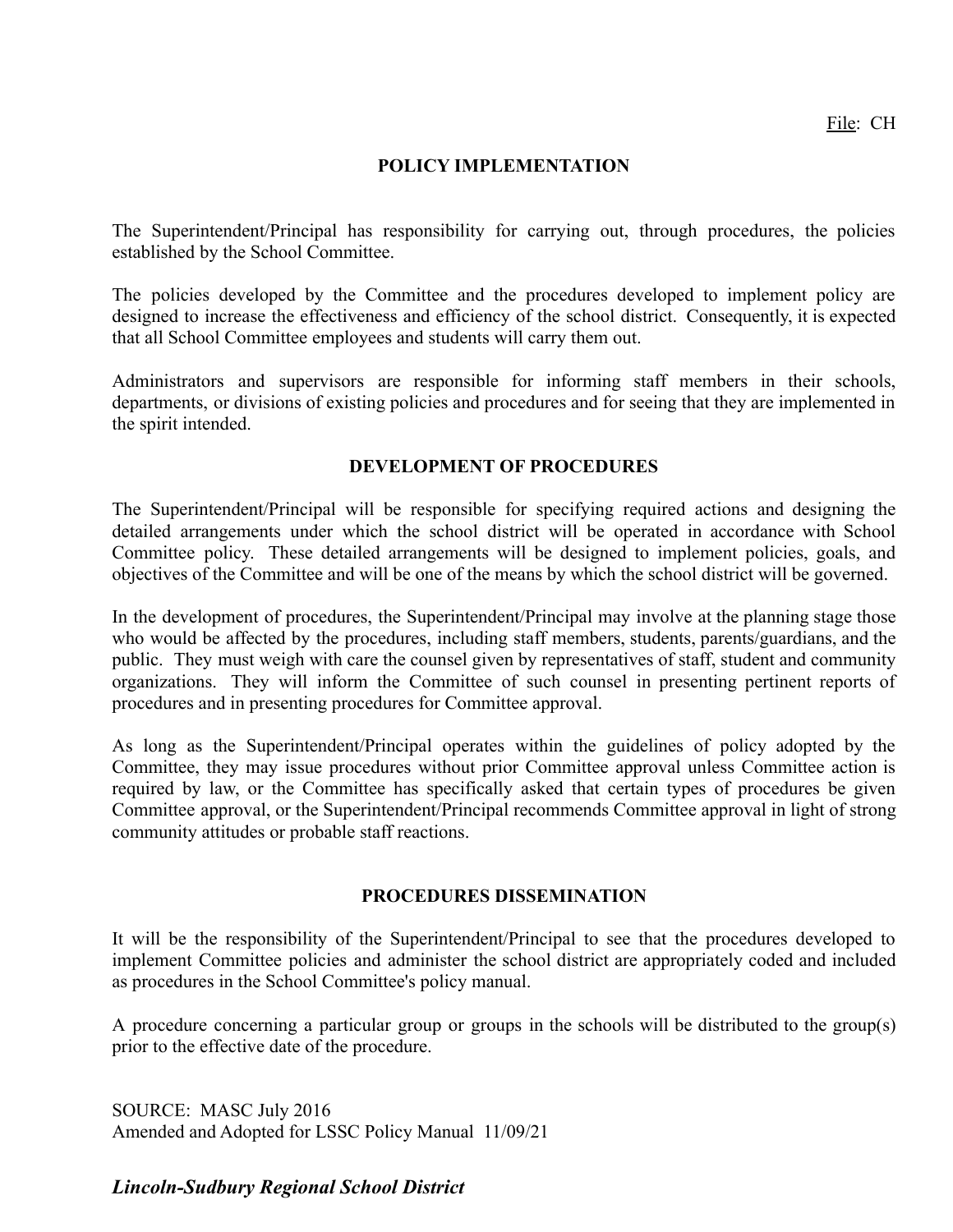#### **APPROVAL OF HANDBOOKS AND DIRECTIVES**

The law directs that in each school building containing the grades nine to twelve, inclusive, the Superintendent/Principal, in consultation with the school council, shall prepare and distribute to each student a handbook setting forth the rules pertaining to conduct of students. The school council shall review the handbook each spring to consider changes in the disciplinary policy to take effect in September.

It is essential that the contents of all handbooks conform to School Committee policies. It is also important that all handbooks bearing the name of the school district be of a quality that reflects credit on the school department. Therefore, the Committee expects handbooks requiring approval to be approved prior to publication by the Committee and/or the Superintendent/Principal.

Committee approval will be necessary for any handbooks that pertain to required standards of conduct for employees or students so that their contents may be accorded the status of Committee-approved policy or regulation. The Superintendent/Principal will use their judgment as to whether other specific handbooks need Committee approval; however, all handbooks published will be made available to the Committee for informational purposes.

SOURCE: MASC Amended and Adopted for LSSC Policy Manual 11/09/21

LEGAL REFS.: M.G.L. 71:37H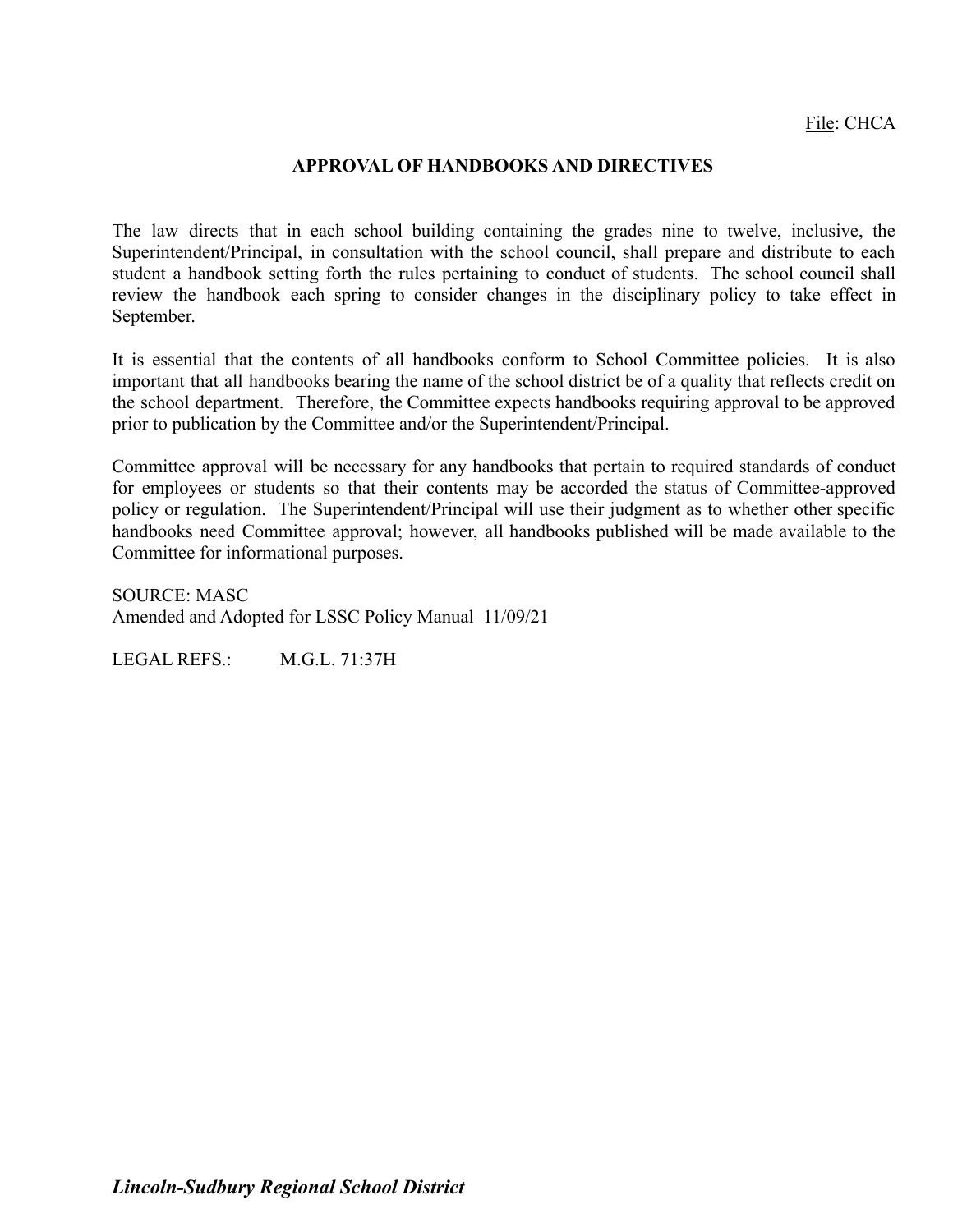## **APPROVAL OF HANDBOOKS AND DIRECTIVES**

Notwithstanding any general or special law to the contrary all student handbooks shall contain the following provisions:

- 1. Any student who is found on school premises or at school-sponsored or school related events, including athletic games, in possession of a dangerous weapon or a controlled substance, may be subject to expulsion from school by the Superintendent/Principal.
- 2. Any student who assaults any employee of the School District may be subject to expulsion from school by the Superintendent/Principal.
- 3. Any student who is charged with a violation of either (1) or (2) above shall be notified in writing of their opportunity for a hearing, provided, however, that the student may have representation, along with the opportunity to present evidence and witnesses at said hearing before the Superintendent/Principal. After said hearing the Superintendent/Principal may decide to suspend rather than expel a student.
- 4. Any student who has been expelled shall have the right to appeal to the Superintendent/Principal.
- 5. When a student is expelled under the provisions listed above and applies for admission to another school for acceptance, the Superintendent/Principal of the sending school shall notify the Superintendent of the receiving school of the reasons for the pupil's expulsion.

SOURCE: MASC Amended and Adopted for LSSC Policy Manual 11/09/21

LEGAL REFS.: M.G.L. 71:37H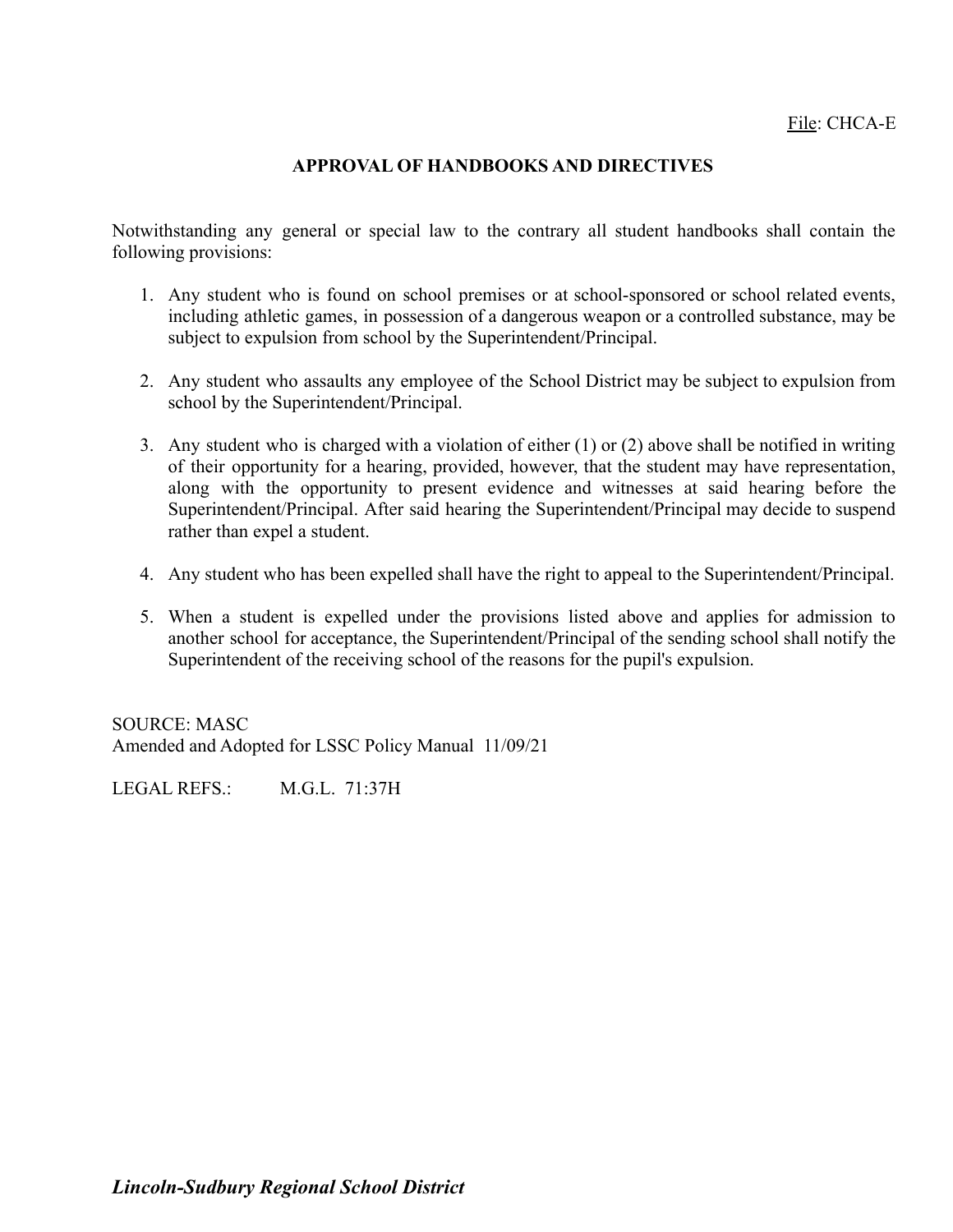## **ADMINISTRATION IN POLICY ABSENCE**

No policy manual can foresee every situation in which action may be required; thus when action must be taken within the school district where the School Committee has provided no guides for administrative action, the Superintendent/Principal will have the power to act. The Superintendent/Principal's decisions, however, will be subject to review by the Committee.

SOURCE: Lincoln-Sudbury

Adopted 2/25/03 Amended and Adopted for LSSC Policy Manual 11/09/21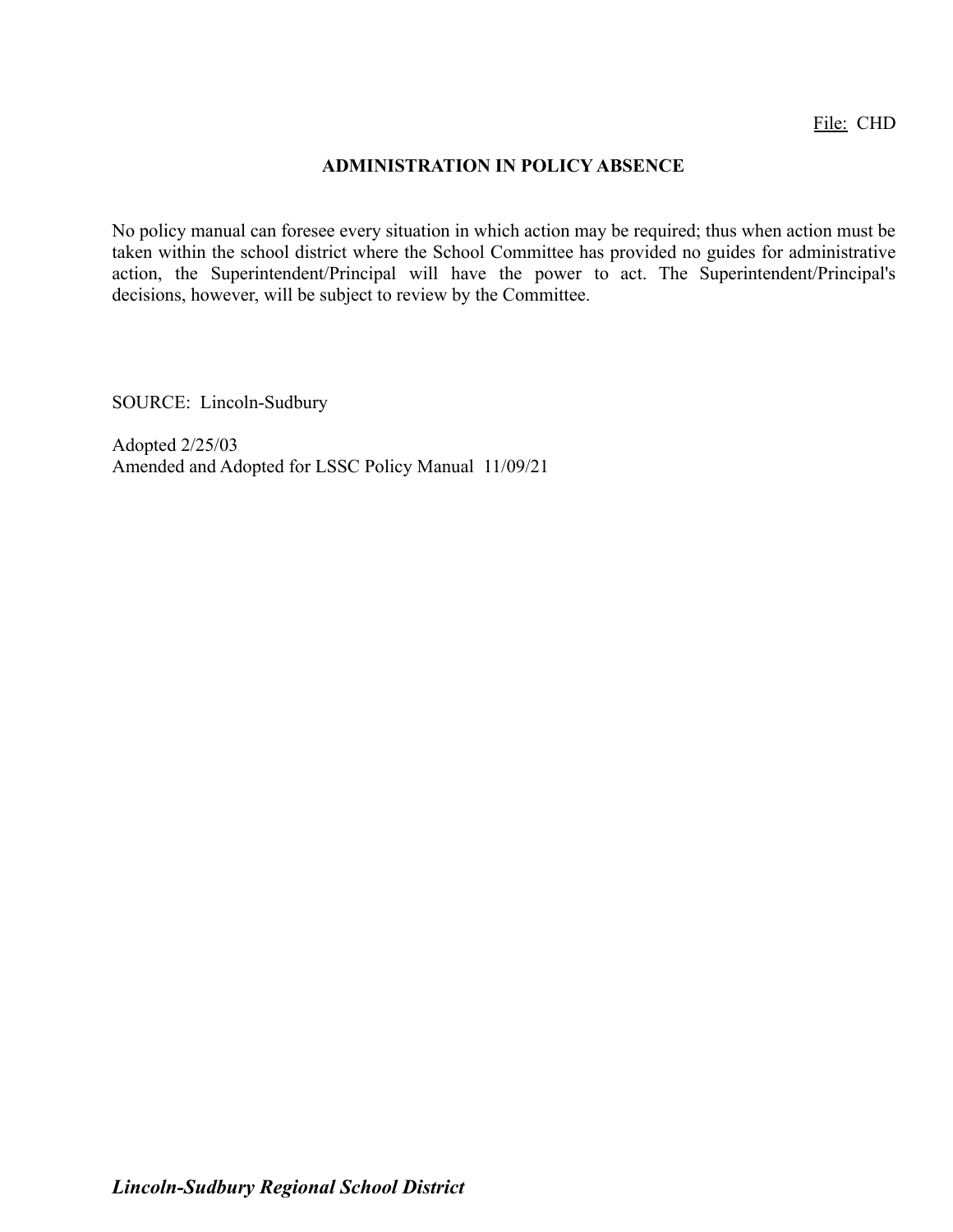## **ADMINISTRATIVE REPORTS**

The School Committee will require reports from the Superintendent/Principal concerning conditions of efficiency and needs of the school.

School building administrators will be required to keep such records and make reports as the Superintendent/Principal may direct or require.

Upon receipt of the Superintendent/Principal's reports, the Committee will take steps to appraise the effectiveness with which the school is achieving the educational purposes of the school district.

Because statistical information often has a time value, each administrator will give careful consideration to all procedures related to reports, accounting, and general business matters that are required for the administration of the school program and will make accurate and prompt return on scheduled dates of all required statistical and other information.

SOURCE: MASC Amended and Adopted for LSSC Policy Manual 11/09/21